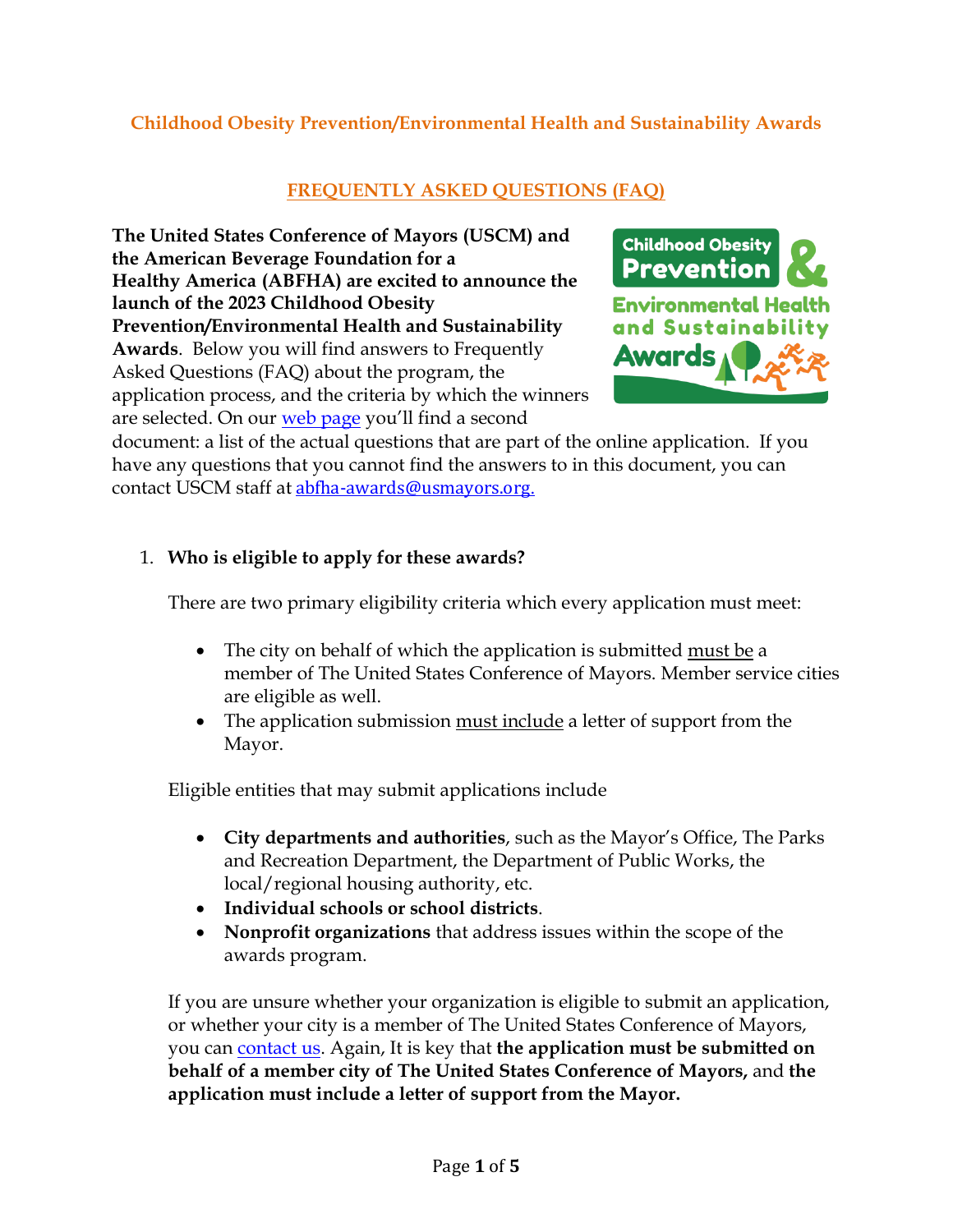### 2. **How many awards will be given and what are the award amounts?**

Awards will be given in three population categories: Small City (less than 75,000), Medium City (75,000 – 250,000) and Large City (greater than 250,000).

|                       | <b>Small City</b> | <b>Medium City</b> | <b>Large City</b> |
|-----------------------|-------------------|--------------------|-------------------|
| 1 <sup>st</sup> Place | \$125,000         | \$175,000          | \$250,000         |
| 2 <sup>nd</sup> Place | \$50,000          | \$50,000           | \$50,000          |
| 3rd Place             | \$15,000          | \$15,000           | \$15,000          |

## 3. **What types of programs are eligible for funding?**

Overall, this award aims to support programs that engage community members and promote or stimulate behavior change, in the categories of a) childhood obesity prevention and b) environmental health and sustainability. Types of programs that might be eligible for funding include

## **Childhood Obesity Prevention Initiatives**

- Increasing kids' and families' access to fresh fruits and vegetables, through the development of school and community gardens, and/or programs that support farmers' markets and/or free or low-cost fruit and vegetable distribution in affected communities
- Cooking and nutrition programs that focus on teaching kids how to eat better and/or how to prepare healthy meals
- Programs that encourage kids to exercise in and out of school
- Programs that empower youth to engage in educating their peers and in the community decision-making process about issues that directly impact their health and wellbeing – for example, hiring and training youth advocates

## **Environmental Health and Sustainability Initiatives**

- Strategies to encourage and improve residential recycling rates and reduce contamination
- Food waste reduction initiatives, composting and other waste/landfill diversion programs
- Beach/waterway and other types of community clean-up initiatives
- Projects that promote water conservation
- Projects that develop parks, and other open spaces
- Projects that promote alternative transportation options, such as bike paths, and/or enhance neighborhood walkability for residents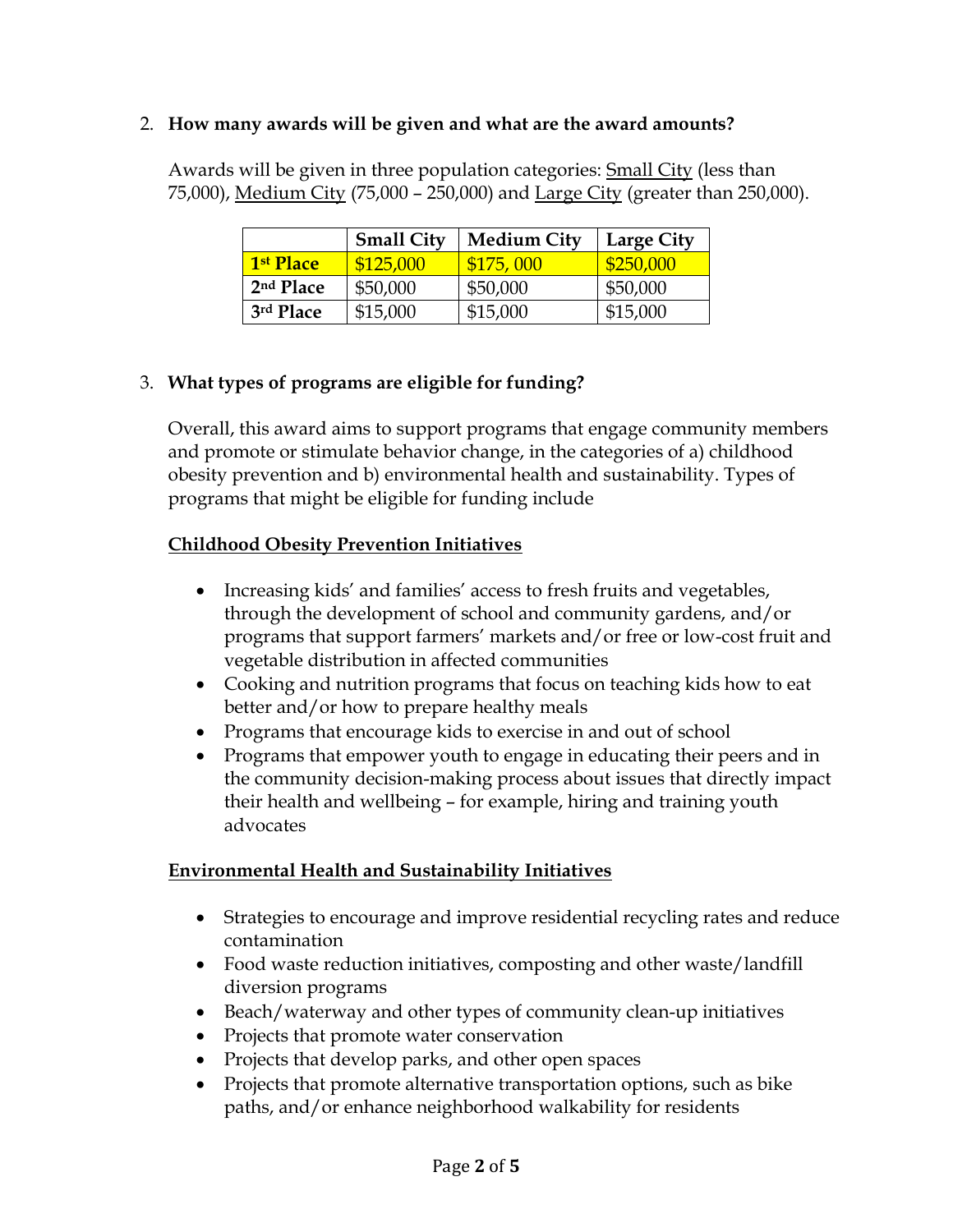We recognize that many types of initiatives, including some of those we list here, might bridge both categories (childhood obesity prevention and environmental health/sustainability) and we encourage and welcome such proposals. Finally, This list is meant to be suggestive, rather than exhaustive. If you would like to propose a program that you do not see specifically mentioned here, and you are wondering whether it might be eligible for funding, please do not hesitate to [contact us.](mailto:abfha-awards@usmayors.org?subject=I%20have%20a%20question%20about%20the%20Childhood%20Obesity%20Prevention/Environmental%20Health%20&%20Sustainability%20Awards.)

## 4. **How many applications may be submitted on behalf of a single city?**

**There is no limit to how many applications may be submitted on behalf of a member city**. If the Mayor believes that there are two or more programs that are worthy of support, then the Mayor may submit (or allow to be submitted on the member city's behalf) an application for each of those programs. Again, as long as each application is submitted on behalf of a member city and includes a letter of support from the Mayor, it is eligible for consideration. Each application will be judged on its individual merits.

### 5. **Speaking of that letter of support from the Mayor…what should it include?**

The letter should be addressed to Tom Cochran, Executive Director, The United States Conference of Mayors. **The letter must be printed on official city letterhead, and also include the Mayor's signature.** Beyond that, the letter should speak to the Mayor's familiarity with and enthusiasm for the project being proposed for funding. It can speak to why the program being proposed is important and necessary. Anecdotes which express the Mayor's personal experience with, if not the program itself, the issues which the proposed program addresses, are welcome.

If the Mayor will take a specific and active role in the proposed program, it is absolutely worth noting that! Please keep in mind that the letter itself is one of the criteria by which your application may be evaluated. (More on that below.)

#### 6. **What are the other criteria by which our application(s) will be judged?**

The criteria by which your application will be evaluated are broad and may include: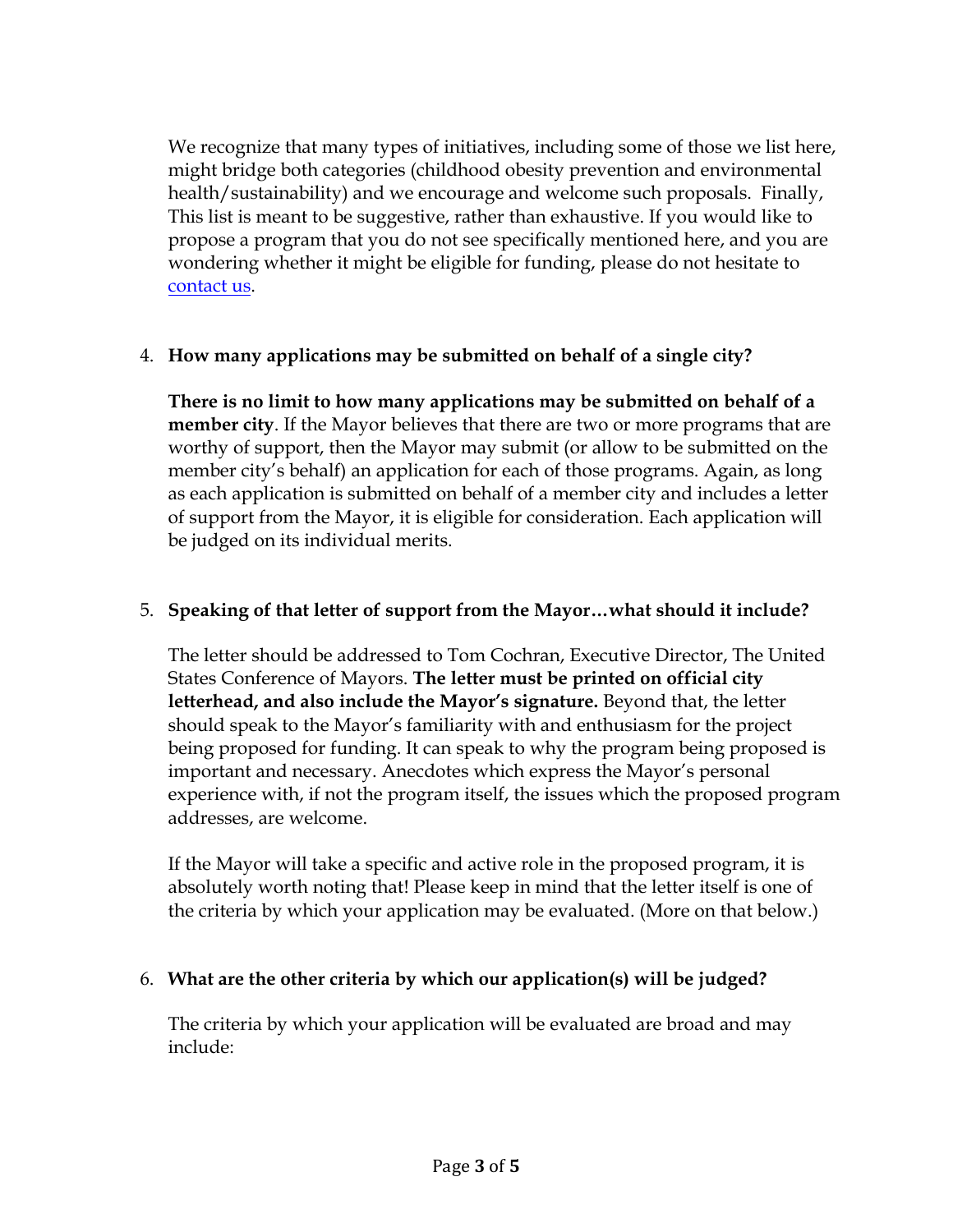- The extent to which the applicant makes a compelling case for the need for the proposed program.
- The extent to which the proposed strategies/interventions have the potential to effectively address the need(s) outlined by the applicant.
- The extent to which the proposed strategies/interventions approach the need(s) outlined by the applicant in a novel, creative or compelling way.
- The organizational capacity of the applicant to successfully implement the proposed program.
- The methods by which the applicant proposes to measure/evaluate program outcomes.
- **As previously stated, the role and level of involvement of the Mayor in the proposed program.**
- The extent to which the proposed budget expenditures are consistent with the interventions/activities proposed as part of the program.
- The potential for the proposed program to sustain itself beyond the support provided by this award.
- The potential for the proposed program to be replicated and be successful in other communities.

# 7. **Who are the judges?**

In order to preserve the integrity of the program we cannot reveal the identities of the members of the independent panel of judges who review applications.

## 8. **What is the deadline to submit an application?**

The application deadline is **Friday, August 5th, 2022 at 11:59PM Eastern Time.** 

## 9. **Where do I submit my application?**

Only applications submitted through the **online application portal** [include link once available] will be accepted. We will not accept mailed hard copies of applications, or applications submitted via email, fax, or any other method.

## 10. **How can I confirm that our application was received? Can I print a copy of my application?**

Once you submit your application, a confirmation email will automatically be generated and sent to the contact(s) listed on your application. A PDF of your